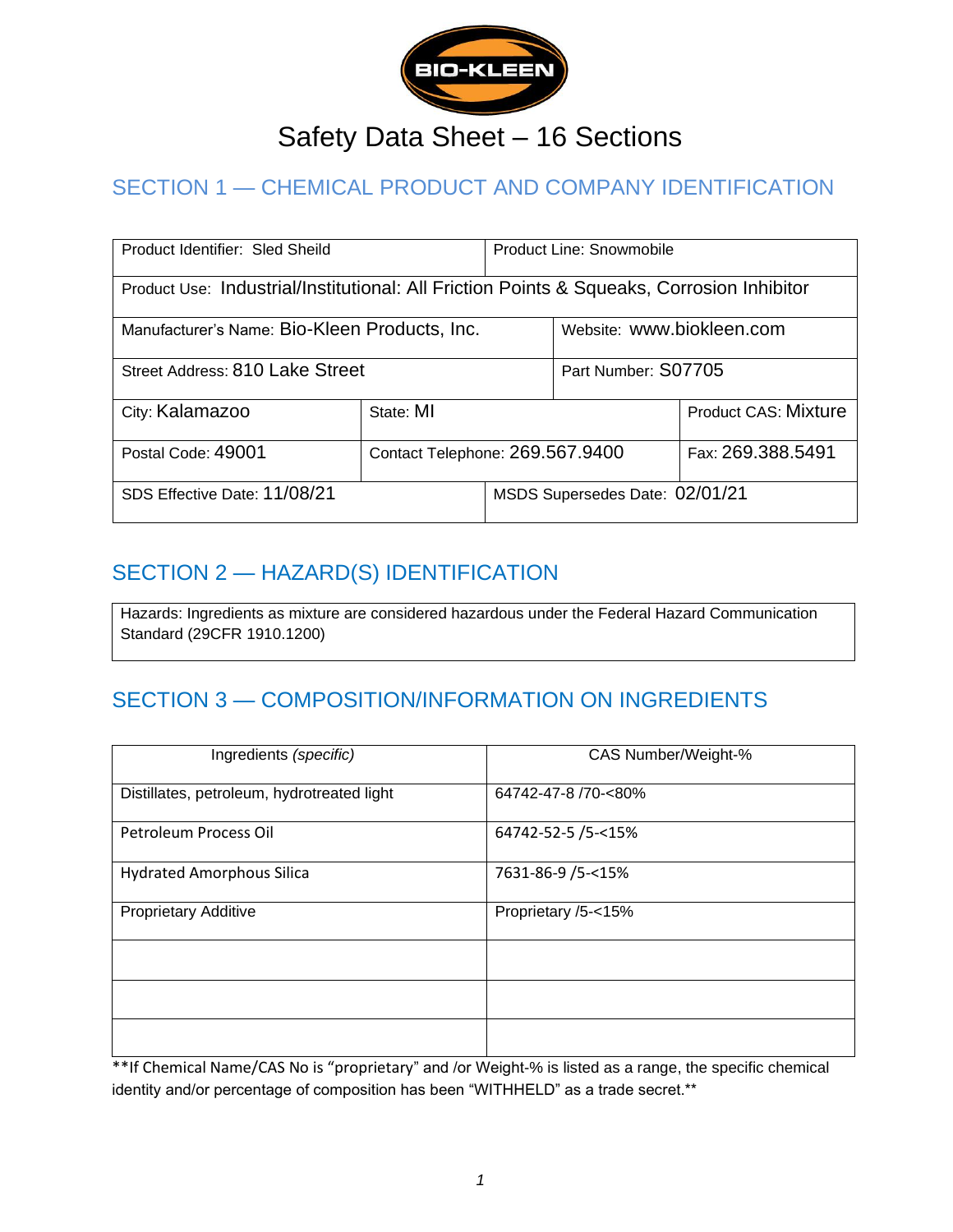

### SECTION 4 — FIRST AID MEASURES

Skin Contact: If contact occurs, flush with water. If irritation persists, see a physician

Eye Contact: If contact occurs, flush with plenty of water, If irritation persists, see a physician

Inhalation: Avoid breathing vapors, remove from exposure immediately, call a physician. If breathing has stopped, start resuscitation and administer oxygen.

Ingestion: Warning-May be harmful or fatal if swallowed. Contact physician immediately. Do not induce vomiting, if vomiting occurs keep head below hips to prevent aspiration into lungs.

# SECTION 5 — FIRE FIGHTING MEASURES

NA=Not Applicable

| . 7. 1.0. 7. 1.0.0.0.0.0.0                  |                                                      |
|---------------------------------------------|------------------------------------------------------|
| Flammable: YES<br>NO XX                     | If Flammable, under which conditions?                |
| Flashpoint (° C) and Method: AP 210 F       | Auto Ignition Temperature (°C): NA                   |
| Upper Flammable Limit (% by volume): NA     | Lower Flammable Limit (% by volume): NA              |
| Means of Extinction: Carbon Dioxide, Water, | <b>Hazardous Combustion Products: NA</b>             |
| Water Fog, Dry Chemical or Chemical Foam    |                                                      |
| Explosion Data - Sensitivity to Impact: NA  | Explosion Data - Sensitivity to Static Discharge: NA |

### SECTION 6 — ACCIDENTAL RELEASE MEASURES

Leak and Spill Procedures: Ventilate area of leak or spill. Wear appropriate personal protective equipment. Small spills: Dilute and absorb. Large spills: Neutralize with soda ash or sodium bicarbonate. Remove all ignition sources. Keep people away. Recover free liquid, Dilute and absorb

### SECTION 7 — HANDLING AND STORAGE

Handling Procedures and Equipment: Keep out of reach of children. Avoid contact with eyes, nose, mouth, and excessive skin contact.

Storage Requirements: Protect against physical damage. Observe all warnings and precautions listed for the product.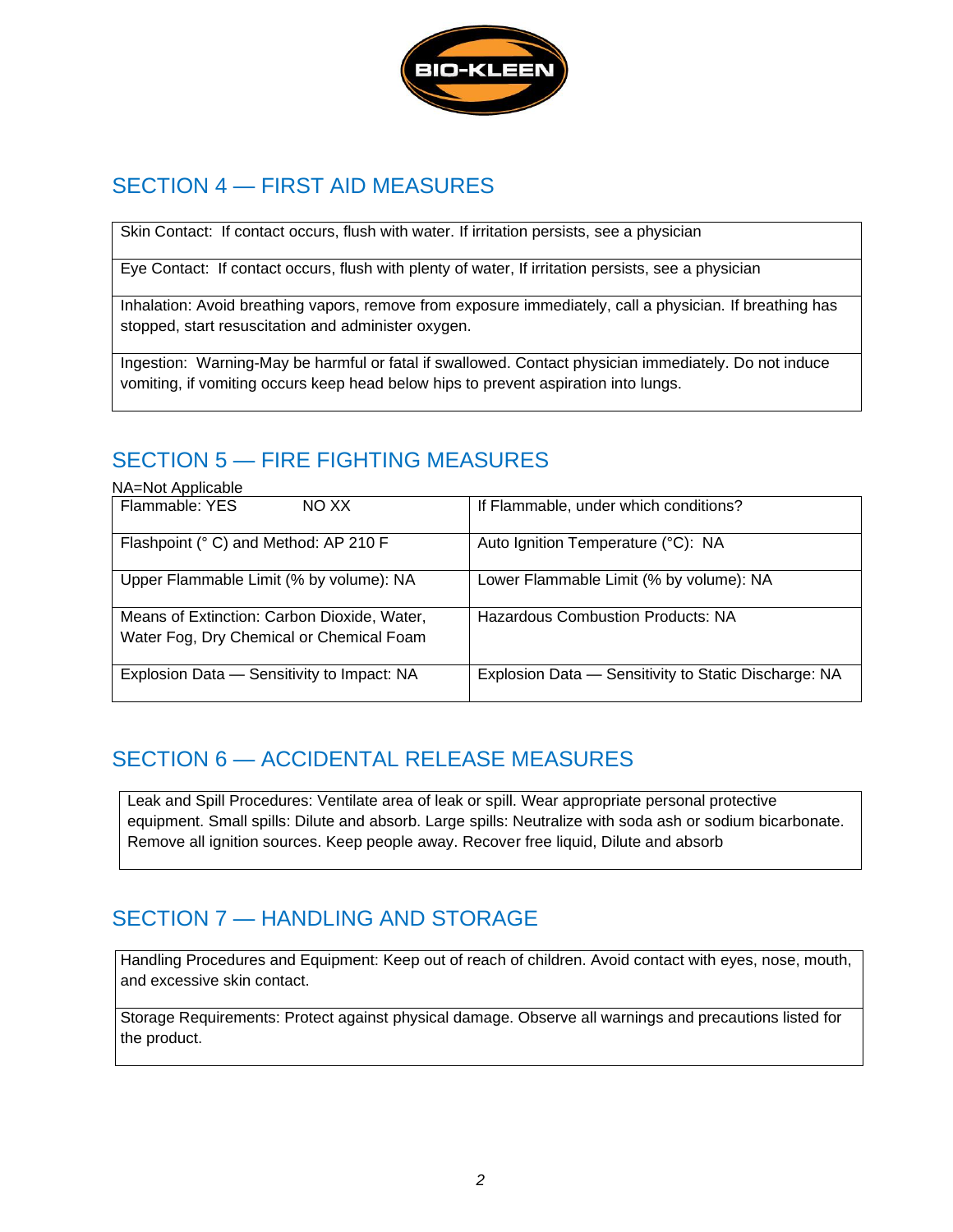

### SECTION 8 — EXPOSURE CONTROL / PERSONAL PROTECTION

| Exposure Limits: TLV-179 ppm<br>$(1200 \text{ mg/m3})$ 8 hour(s)                                           | OSHA PEL: None | Other (specify) |  |
|------------------------------------------------------------------------------------------------------------|----------------|-----------------|--|
| Specific Engineering Controls (such as ventilation, enclosed process): Warning-Combustible mixture. Do     |                |                 |  |
| not use near fire or open flame. Use in a well-ventilated area.                                            |                |                 |  |
| Personal Protective Equipment:                                                                             |                |                 |  |
| Gloves X                                                                                                   | Mask X         |                 |  |
| Eye X                                                                                                      | Footwear       |                 |  |
| Clothing X                                                                                                 | Other          |                 |  |
| Respiratory Protection (specify type): Avoid breathing vapors, remove from exposure immediately, and call  |                |                 |  |
| a physician. If breathing has stopped, start resuscitation, administer oxygen.                             |                |                 |  |
| Protective Gloves: Rubber: If prolong contact will occur.                                                  |                |                 |  |
| Eye Protection: Goggles: If splashing could occur. If splashing could occur. If contact occurs, flush with |                |                 |  |
| plenty of water, if irritation persists, see a physician.                                                  |                |                 |  |
| Other Protective Clothing or Equipment: Apron if needed                                                    |                |                 |  |

# SECTION 9 — PHYSICAL AND CHEMICAL PROPERTIES

| NA=Not Available              |                                           |                                |
|-------------------------------|-------------------------------------------|--------------------------------|
| <b>Physical State: Liquid</b> | Appearance: Dark Amber                    | Odor: Mild Paraffinic          |
| Specific Gravity: 0.880       | Boiling Point: 365 F 185 C                | Vapor Pressure (mmHg): NA      |
| Evaporation Rate: 75%         | Vapor Density (air = 1): $NA$             | Freezing Point (° C): 32 F 0 C |
| pH: NA                        | Coefficient of Water/Oil Distribution: NA | Solubility in Water: No        |

## SECTION 10 - STABILITY AND REACTIVITY

NA=Not Applicable

| <b>UNA-UVOL APPIIVADIG</b>                                                            |                                                      |  |
|---------------------------------------------------------------------------------------|------------------------------------------------------|--|
| Chemical Stability: YES XX<br>NO.                                                     | If not stable, under which conditions?               |  |
| Incompatibility with Other Substances: YES                                            | If incompatible, which substances? Oxygen and Strong |  |
| NO XX                                                                                 | Oxidants - May dissolve some plastics and rubber     |  |
| Reactivity and under what conditions: NA                                              |                                                      |  |
| Hazardous decomposition products: Incomplete combustion produces carbon monoxide (CO) |                                                      |  |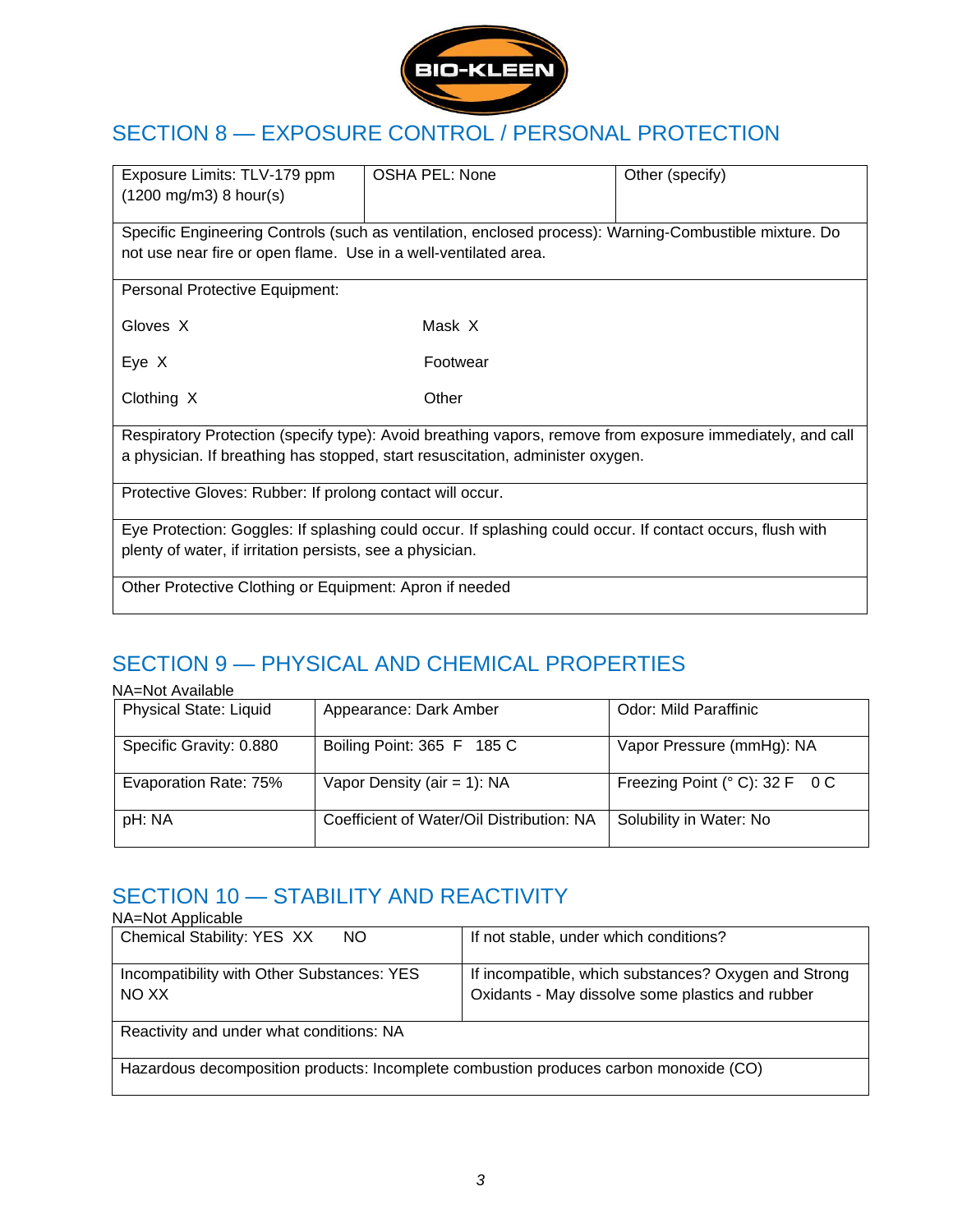

#### SECTION 11 — TOXICOLOGICAL INFORMATION

NK=No Known Significant Effects or Critical Hazards

Chemical Listed as Carcinogen or Potential Carcinogen by NTP, IARC, or OSHA 1910(z) (specify):

YES NO XX

Effects of chronic exposure: No LD50 / LC50 information found relating to normal routes of occupational exposure.

Irritancy of product : NK

Skin sensitization: NK Respiratory sensitization: NK

Carcinogenicity-IARC: None NTP Carcinogenicity Anticipated: None

Reproductive toxicity: NK Teratogenicity: NK

Embryo toxicity: NK Mutagenicity: NK

### SECTION 12 — ECOLOGICAL INFORMATION

Aquatic Toxicity: This mixture is expected to be toxic to aquatic life

### SECTION 13 — DISPOSAL CONSIDERATIONS

Waste Disposal: Dispose of properly according to local and federal regulations.

SECTION 14 — TRANSPORT INFORMATION In Accordance With ICAO/IATA/DOT/TDG/IMDG

UN Number DOT no.: NA1993 Not Regulated UN Proper Shipping Name Proper Shipping Name (DOT): Not Regulated Packing group: III Minor Danger Environmental hazards: No Transport Hazards Class: Not Regulated Emergency Response Guide AERG: 128 DOT Packaging Exceptions (49 Cfr 173.xxx): 150 DOT Packaging Non-Bulk (49 Cfr 173.xxx): 203 DOT Packaging Bulk (49 Cfr 173.xxx): 241 Additional Information: Non-bulk packages (less than or equal to 119 gal) are not regulated as hazardous materials.